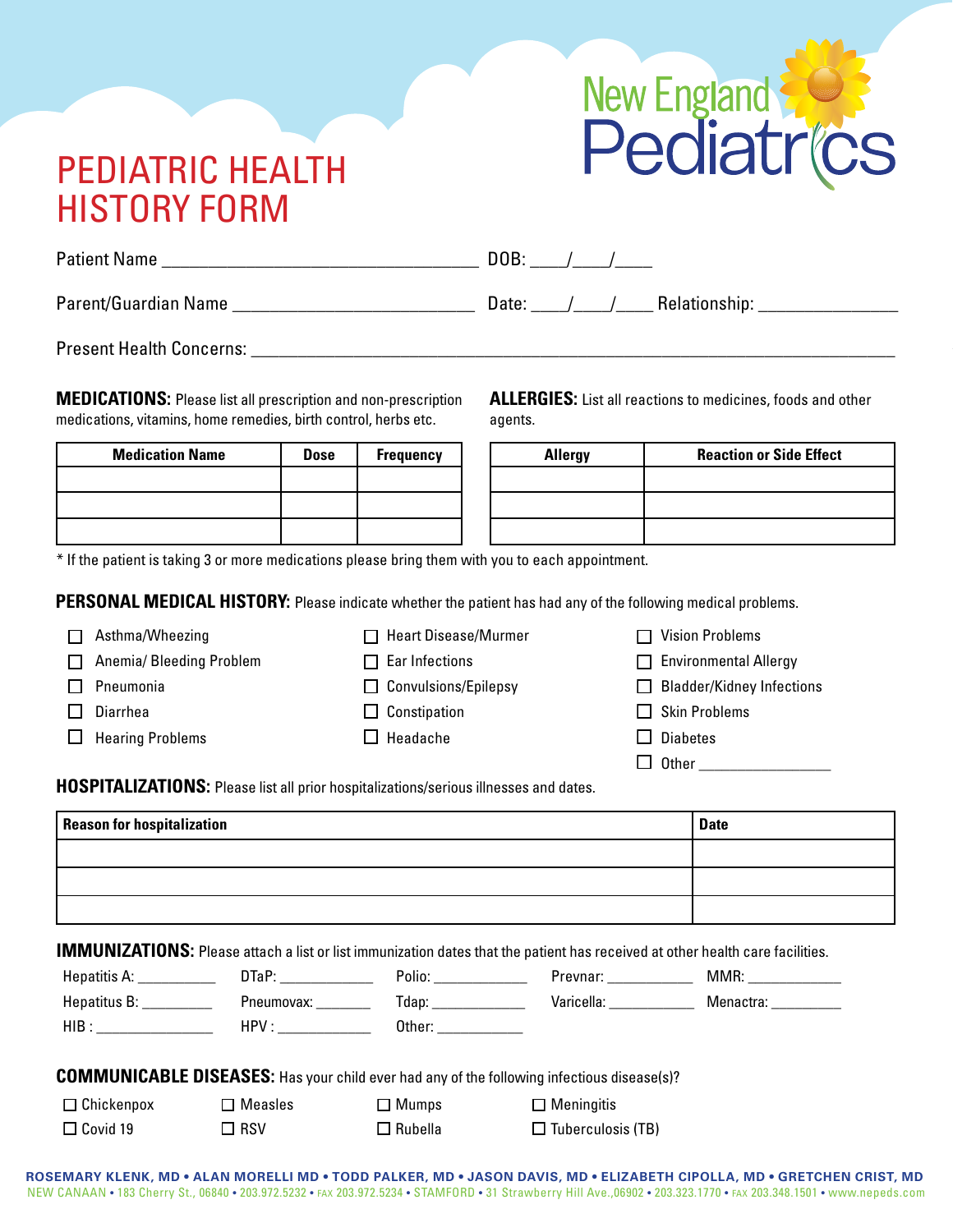| <b>PREGNANCY &amp; BIRTH:</b>                                                                                                                     |
|---------------------------------------------------------------------------------------------------------------------------------------------------|
| Is the child yours by: $\Box$ Birth<br>$\Box$ Adoption<br>$\Box$ Stepchild<br>$\Box$ Other:                                                       |
| Method of Delivery: $\Box$ Vaginal<br>$\Box$ Caesarean                                                                                            |
| Hospital of Birth: New York Contract to the United States of Birth:                                                                               |
| $\square$ No<br>Were there any medical problems during pregnancy? $\Box$ Yes                                                                      |
|                                                                                                                                                   |
| ■ Maternal smoking ■ Alcohol<br>$\Box$ Medications<br>$\Box$ Drugs                                                                                |
| $\square$ No<br>Were there any problems during labor and delivery? $\Box$ Yes                                                                     |
|                                                                                                                                                   |
| After the baby's birth, were there any problems such as needing oxygen, trouble breathing, jaundice (yellowness), infection etc? □ Yes<br>l INo   |
|                                                                                                                                                   |
| Birth weight/length: _______ lbs_______oz __________ inches                                                                                       |
|                                                                                                                                                   |
| <b>SLEEP:</b>                                                                                                                                     |
|                                                                                                                                                   |
| Does your child have any sleep problems? $\Box$ Yes<br>$\Box$ No                                                                                  |
|                                                                                                                                                   |
| <b>NUTRITION &amp; FEEDING:</b>                                                                                                                   |
| Type of feeding as newborn/infancy: $\Box$ Formula                                                                                                |
| Has your child had any feeding/dietary problems or restrictions? $\Box$ Yes $\Box$ No                                                             |
|                                                                                                                                                   |
| $\Box$ Cow's Milk ( $\Box$ %)<br>$\Box$ Rice Milk<br>Other, please specify:<br>Milk intake now: □ Soy Milk                                        |
|                                                                                                                                                   |
| Has your child seen a dentist? $\Box$ Yes $\Box$ No                                                                                               |
| What is the water source at the house? $\Box$ City<br>$\Box$ Well                                                                                 |
| Does your child use a bottle? $\Box$ Yes $\Box$ No<br>Pacifier? □ Yes □ No                                                                        |
|                                                                                                                                                   |
| <b>DEVELOPMENT (May skip this section if child is older than age 12):</b>                                                                         |
| At what age did your child: Sit Alone _______ Walk Alone _______ Say Words ______ Toilet Trained (Daytime) ______                                 |
| Dry at Night _______                                                                                                                              |
| Any concerns about growth or progress with rolling over, walking, riding a tricycle, dressing themself, or feeding themself? $\Box$ Yes $\Box$ No |
|                                                                                                                                                   |
| Any concerns about language or speech development? ∐Yes ∐No                                                                                       |
|                                                                                                                                                   |
| <b>Booster Seat</b><br>In the car, does your child use: Infant seat<br>Seatbelt Only                                                              |
| Does your child wear a helmet while riding a bike? $\Box$ Yes $\Box$ No                                                                           |
| Do you have concerns about your child's behavior at home or in groups with other children? $\Box$ Yes $\Box$ No                                   |
|                                                                                                                                                   |

|  |  |  | For Female Patients Only: Age at first menstrual period: |  |
|--|--|--|----------------------------------------------------------|--|
|  |  |  |                                                          |  |